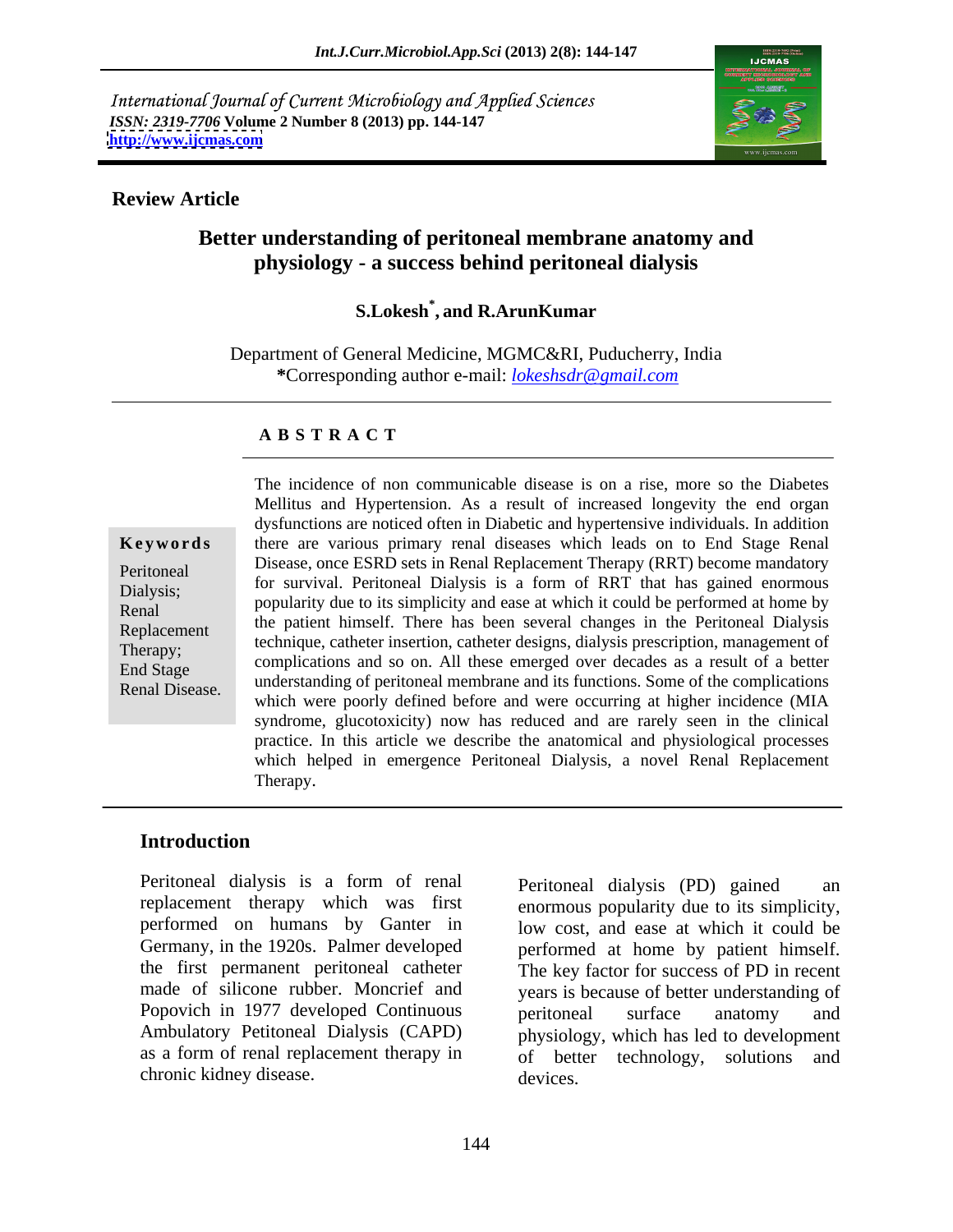Peritoneal membrane is a serosal membrane with an area equivalent to body<br>surface area i.e.  $1 \text{ to } 2 \text{ m}^2$ . Visceral surface area i.e. 1 to 2  $m^2$ . Visceral The "three-pore model" peritoneum constitutes 80% of overall peritoneal membrane and gets its vascular supply via mesenteric arteries and portal<br>vein, remaining 20% is formed by parietal vein, remaining 20% is formed by parietal (Figure 2). As per this model, there are peritoneum which gets its vascular supply via arteries and veins of the abdominal wall.

The Peritoneal blood flow is thought to be about 50-100 ml/min, as compared to 1200  $\leq 0.5$  nm, and<br>  $\leq 1400$  ml / min of renal blood flow and not solutes. - 1400 ml / min of renal blood flow. Peritoneal cavity is lined by a single layer of mesothelial cells which produces a thin layer of peritoneal fluid. Under the mesothelium is a gel like interstitium containing connective tissues, capillaries and lymphatics. The effective peritoneal surface area is critical for dialysis and depends on the vascularity of the peritoneum as well as its surface area. **Periformed membrane analomy<br>
which similar, The free-pore model, and<br>
Derivative is second<br>
periodical membrane is a second<br>
periodical model is a second<br>
periodical model is a second of periodical<br>
periodical model is s** 

# **Anatomical barriers of peritoneal membrane clearance and all intervals of the "distribution model"**

There are six sites of anatomical resistance against which the retained by products present in the blood has to move to gain access in to the peritoneal cavity [Fig.1]. The byproducts that enter in to the proximity of capillaries to the peritoneal<br>
peritoneal cavity are drained out at the end surface, and the difference in peritoneal cavity are drained out at the end endothelium and the interstitium offer the maximum resistance and are the key determinants of effective peritoneal membrane the<br>dialysis surface area dialysis. Surface area.

# **Peritoneal membrane physiology**

The movement of solutes and solvents across the peritoneal membrane has been

**Peritoneal membrane anatomy** which include, The three-pore model, and the distribution model.

# <sup>2</sup>. Visceral **The "three-pore model"**

The three-pore model of peritoneal transport was described by Rippe et al., (Figure 2). As per this model, there are three distint types of pores existing in peritoneal membrane.

The transcellular pore  $/$  ultrapores  $-$  the smallest pores which has a diameter of <0.5 nm, and they transport only water and not solutes.

The small pores – have a diameter of  $4 - 6$ nm, these are the predominant pores of peritoneal membrane and they transport small solutes ( urea, creatinine).

The large pores – have a diameter of  $> 20$ nm, they are less in number and transport large molecular weight substances like albumin,  $\beta_2$  microglobulin.

# **The "distribution model"**

of peritoneal dialysis dwell. The vascular characteristic of peritoneal transport This model basically explains the role of capillaries in the peritoneal membrane, The rate and extent of solute transport which is basically determined by the proximity of capillaries to the peritoneal surface, and the difference in among different patients. It concludes that it is the vascularity of the peritoneal membrane that is more important than its surface area.

# **Physiology of ion transport**

 The solute and solvent transport occurs by 3 distinct processes, namely  $-$  Diffusion, Ultrafiltration, Fluid Absorption.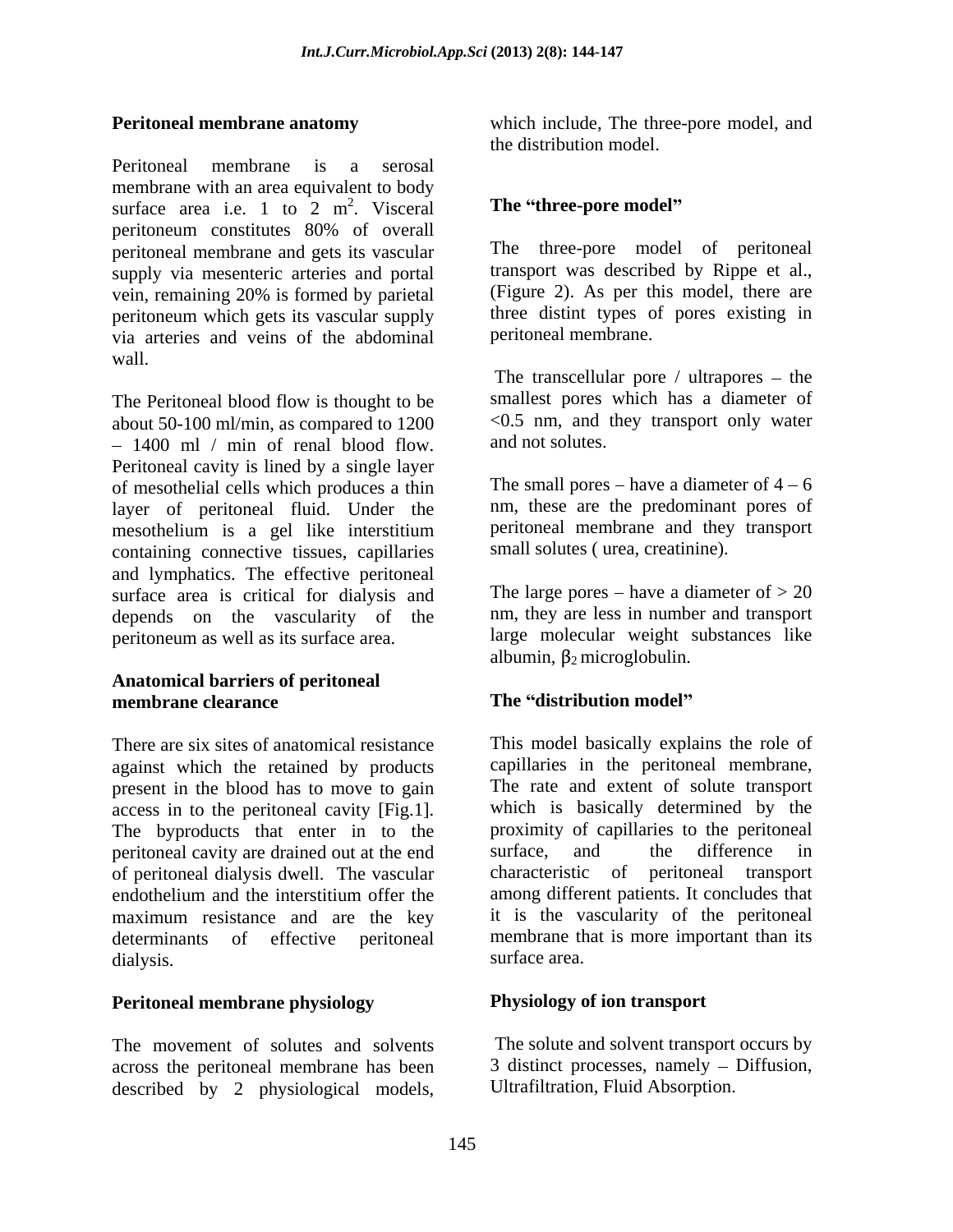

**Figure.1** The Schematic representation of various anatomical layers of peritoneum**.**

R<sub>1</sub>-Capillary fluid film, R<sub>2</sub>-Vascular endothelium, R<sub>3</sub>-Endothelium basement membrane, R<sub>4</sub>-Interstitium, R<sub>5</sub>-Mesothelium, R<sub>6</sub>-Peritoneal fluid film